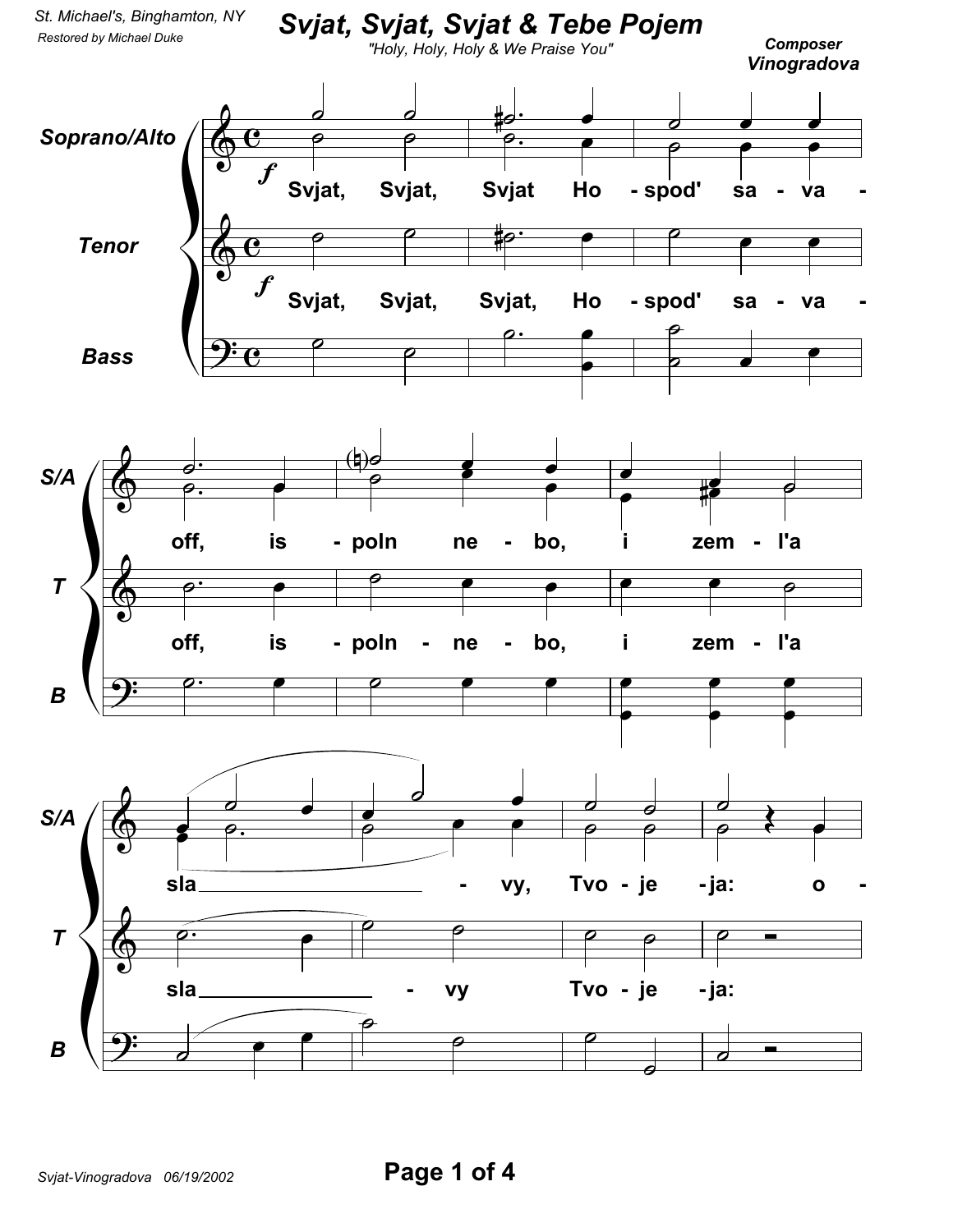

*Svjat-Vinogradova 06/19/2002* **Page 2 of 4**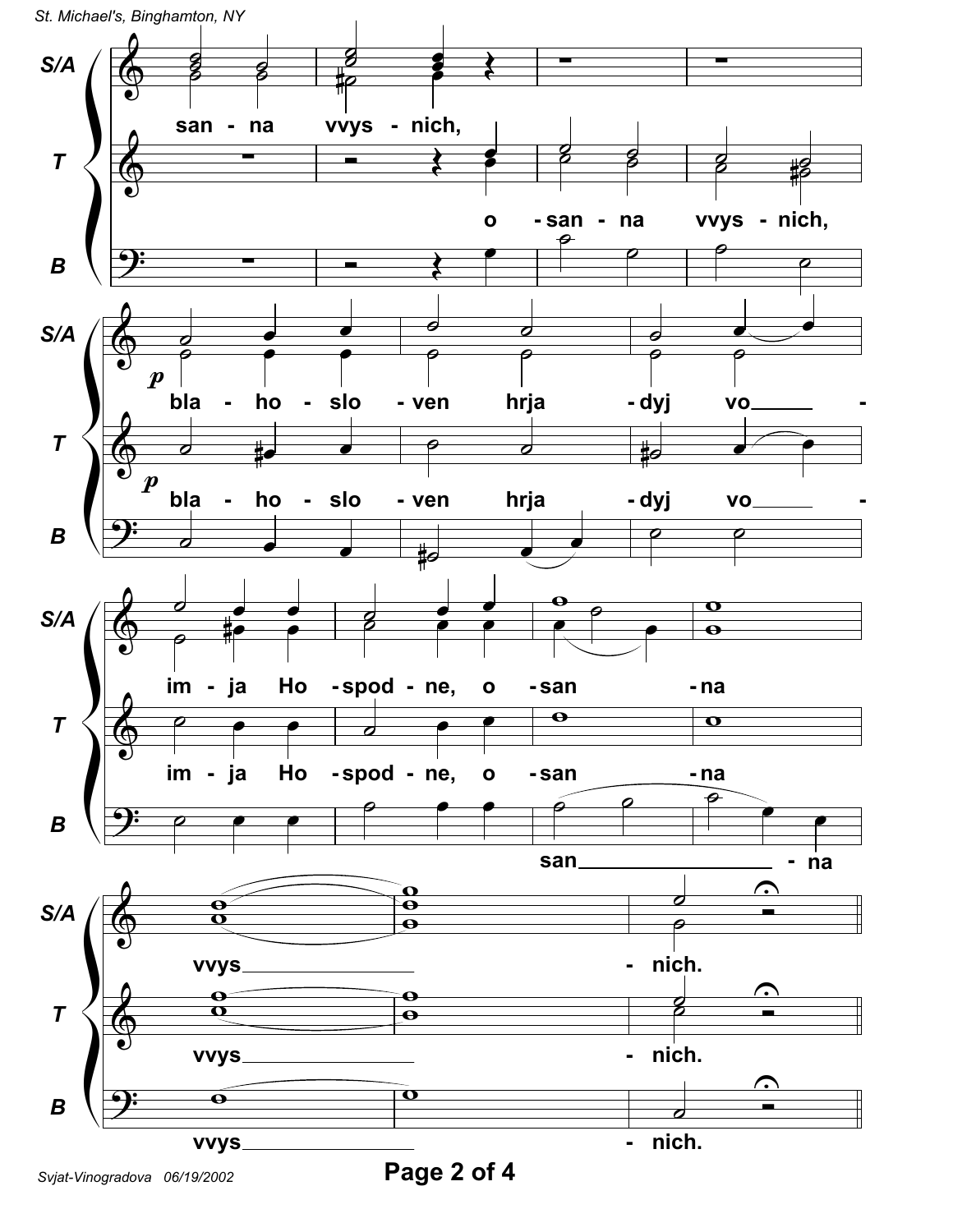